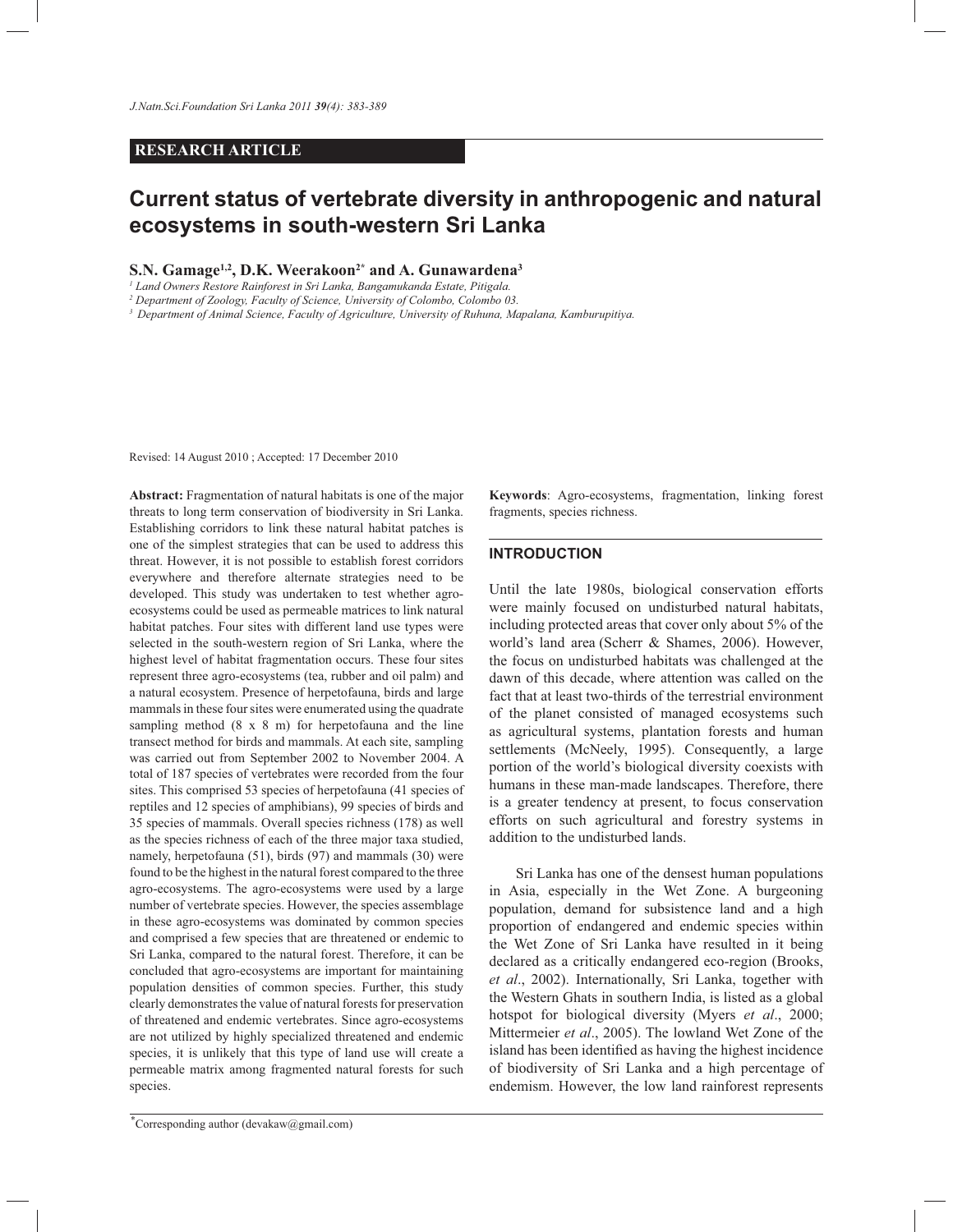only 2.1% of the island's land area. These forests are highly fragmented and exist as separate ecosystems. Agroecosystems such as home gardens, paddy, tea, rubber, cinnamon and oil palm plantations cover a major portion of the land area in the Wet Zone, which forms unique man-made habitats with differing physical, chemical and biological properties. These habitats are frequently subjected to modification by man and therefore, the environment of these habitats is often changing whose impact on the biodiversity is little known to science. However, these man-made habitats function as an integral part of the habitats of large number of fauna and flora (Bambaradeniya *et al*., 2004; Gamage *et al*., 2007; Gamage & Weerakoon, 2007). In agro-ecosystems, fauna and flora play a major role in maintaining the biological balance by controlling pest species (Bambaradeniya *et al*., 2004). The biodiversity of such agro-ecosystems is not fully assessed at present as reflected by the paucity of the literature available on this aspect. Therefore, the objective of this study was to investigate the biodiversity of three selected agro-ecosystems in the Wet Zone of Sri Lanka in relation to a natural habitat to asses their value as habitats for species as well as their ability to link natural habitat patches.

## **METHODS AND MATERIALS**

Four sites were selected in the southwest region of the country, as the main objective of this study was to compare biodiversity in agro-ecosystems with natural ecosystems in the biodiversity rich Wet Zone of Sri Lanka.

 These four sites represent three agro-eco systems (tea, rubber and oil palm) and a natural ecosystem, located in the Yakkalamulla and Akmeemana divisional secretariat divisions. The elevation ranges from 30 –100 m above mean sea level with a mean annual rainfall of 2510 mm. The rain is well distributed throughout the year except for the two dry months, January and February.

 The study was conducted for a period of two years from September 2002 to November 2004. Two main methods, the fixed line transect and the quadrate sampling technique, were used to document the herptofauna, birds and mammals present in the four study sites.

*Herpetofauna***:** In each study site a standard plot of 100 m x 100 m was established for sampling. In the natural forest the sampling plot was selected in the least disturbed area with no tree fall gaps. In the agroecosystems the plot was established in a well-managed area. The four corners of the plot were demarcated and a GPS reading was obtained from the center of the plot. The plots were positioned in such a way that the Y axis

is aligned along a north-south direction and the X axis is aligned along the east-west direction. The plot was then subdivided into 10 m x 10 m sub plots and marked with coloured tape. Eighteen sub plots were selected randomly for sampling. In each of the selected sub plots a 8 x 8 m quadrate was demarcated using a polythene fence (45 cm height) along the sides of the quadrate to prevent animals from escaping. Then starting from one end the entire quadrate was sampled by sorting through the leaf litter, tree trunks, branches, and also under stones and logs. Quadrate sampling was carried out from September 2003 to November 2003. In addition, line transects were also used to collect opportunistic data on herpetofauna.

*Birds and mammals***:** Species richness of birds and mammals was assessed using the fixed line transect method. In each study site a 1 km x 20 m strip transect was established. This transect was traversed at a speed of 0.5 to 1 km/h and the number and identity of animals observed were recorded. In each site both day and night surveys were conducted between September 2002 and November 2004. Daytime sampling was carried out between  $6.30 - 9.00$  am and  $4.00 - 6.00$  pm. Night sampling was carried out between 7.00 – 10.00 pm and 2.00 – 6.00 am. Headlamps were used to spot animals at night and red lights were used to reduce disturbance to animals. A total of 38 day time transects and 7 night time transects were carried out at each of the study sites.

*Identification and analysis***:** Identification of vertebrate species was based on the most recent taxonomic keys or guides available (Corbet & Hill, 1992; Dutta & Manamendra-Arachchi, 1996; Manamendra-Arachchi & Pethiyagoda, 1998; Pethiyagoda & Manamendra-Arachchi, 1998; Harrison, 1999; Wickramasinghe & Somaweera, 2003; Das & De Silva, 2005; Manamendra-Arachchi & Pethiyagoda, 2005; Meegaskumbura & Manamendra-Arachchi, 2005). Nomenclature used in this paper is based on names given in Bambaradeniya (2006). Identification of the Global and national conservation status of species was based on IUCN (2008) and IUCN & MENR (2007), respectively.

 The indices defined below that were used to compare the vertebrate assemblages of the different habitats were based on Magurran (1998) and Southwood & Henderson (2000).

Diversity = H' =  $\sum P_i \ln P_i$  (P<sub>i</sub> = n<sub>i</sub> / N (where, n<sub>i</sub> = number of individuals in  $i<sup>th</sup>$  species, N = total number of individuals). Evenness  $=$   $E = H'/\ln S$  (where  $H' =$ Shannon evenness measure,  $S =$  number of species or species richness). Dominance =  $D = \sum P_i^2$  (where,  $P_i$  $= n_i / N$ ). Sørensen's similarity co-efficient (C<sub>s</sub>) = 2j /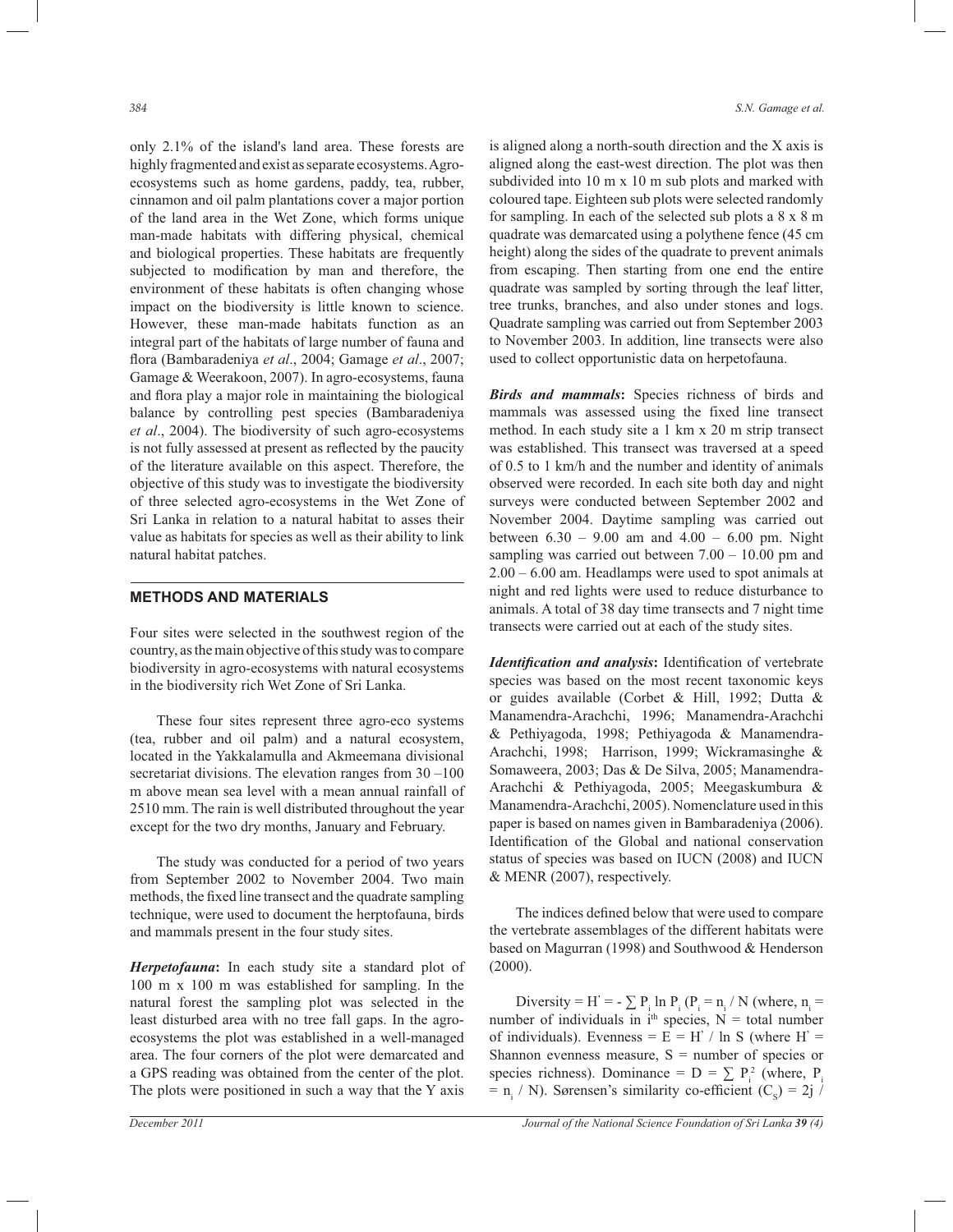$(a + b)$  (where, a = number of species in habitat A, b = number of species in habitat B and  $j =$  number of species common to habitat A and B).

## **RESULTS**

#### **Herpetofaunal assemblage**

A total of 53 species of herpetofauna were recorded from the four study sites. This comprised 41 species of reptiles and 12 species of amphibians including 17 species of endemic reptiles and 6 species of endemic amphibians. Further, 4 species of threatened reptiles and 1 species of threatened amphibians were also recorded from the four sites (Table 1).

**Table 1:** Summary of herpetofauna recorded at the four sites. The number in parenthesis indicates the number of species restricted to that particular habitat

| Taxonomic group    | Total | Natural | Tea | Rubber | Oil palm |
|--------------------|-------|---------|-----|--------|----------|
| Reptiles           |       |         |     |        |          |
| Number of species  | 41    | 39(16)  | 17  | 25     | 24       |
| Endemic species    | 17    | 17(10)  | 3   | 7      | 7        |
| Threatened species | 4     | 4(3)    | 1   |        |          |
| Amphibians         |       |         |     |        |          |
| Number of species  | 12    | 12(3)   | 5   | 7      | 8        |
| Endemic species    | 6     | 6(2)    | 2   | 4      | 3        |
| Threatened species | 1     |         |     |        |          |

The highest species richness (51 species) was observed in the natural forest, which included all the endemic and threatened species recorded. Further, of the 23 endemic herpetofaunal species observed, 12 were recorded only in the natural forest and most of them were recorded at low densities and thus can be considered as a rare species. Likewise of the 5 threatened species recorded, 3 were restricted to the natural habitat. Among the agroecosystems the highest species richness was recorded in the rubber and oil palm plantations (32 species each) followed by the tea plantations (22 species). Only a few endemic and threatened species were recorded in these three agro-ecosystems.

 The density of herpetofauna recorded in the natural forest (466 animals/ ha) was much higher compared to the three agro-ecosystems. Among the agro-ecosystems, oil palm plantation had the highest herpetofaunal density (175 animals / ha) while the tea plantation had the lowest density (75 animals / ha).

The natural forest had the highest species diversity followed by plantations of rubber, oil palm and tea (Table 2). The evenness (E) was relatively high in all four sites indicating that no specific species dominated the species assemblage. This is further confirmed by low values obtained for the dominance index (D).

 A pairwise comparison of the herpetofaunal assemblages between each study site showed that there is a higher degree of similarity among the three man-made ecosystems while the natural forest showed a low level of similarity to any of the three man made ecosystems (Table 3). Further, the herpetofaunal assemblages in the rubber and oil palm plantations showed a high degree of similarity.

**Table 2:** Species diversity, evenness, and dominance indices of the herpetofauna in the four study sites

|                          | Vegetation types |        |        |          |  |  |
|--------------------------|------------------|--------|--------|----------|--|--|
|                          | Natural          | Tea    | Rubber | Oil palm |  |  |
| Shannon-wiener diversity |                  |        |        |          |  |  |
| index $(H')$             | 3.0096           | 2.2192 | 2.5517 | 2.5472   |  |  |
| Evenness $(E)$           | 0.79             | 0.74   | 0.75   | 0.75     |  |  |
| Dominance (D)            | 0.0772           | 0.1625 | 0.1100 | 0.1084   |  |  |

**Table 3:** Pairwise comparison of the herpetofaunal assemblages in the four study sites using Sørensen similarity coefficient

|          | Natural | Tea    | Rubber | Oil palm |
|----------|---------|--------|--------|----------|
| Natural  |         |        |        |          |
| Tea      | 0.5135  |        |        |          |
| Rubber   | 0.7229  | 0.7925 |        |          |
| Oil palm | 0.7229  | 0.7925 | 0.9375 |          |

#### **Avifaunal assemblage**

A total of 99 species of birds were observed during the study period. This included 11 species of endemic birds and 5 species of threatened birds (Table 4). The highest species richness (97 species) was observed in the natural forest, which included all the endemic species and all 5 threatened species recorded. Further, 8 of the 11 endemic species and 4 of the 5 threatened species were found to be restricted to the natural forest. Among the agroecosystems the highest species richness was recorded in plantations of tea (68 species) followed by rubber (63 species) and oil palm (55 species). Of the 99 species of birds recorded 50 species were observed in all 4 study sites.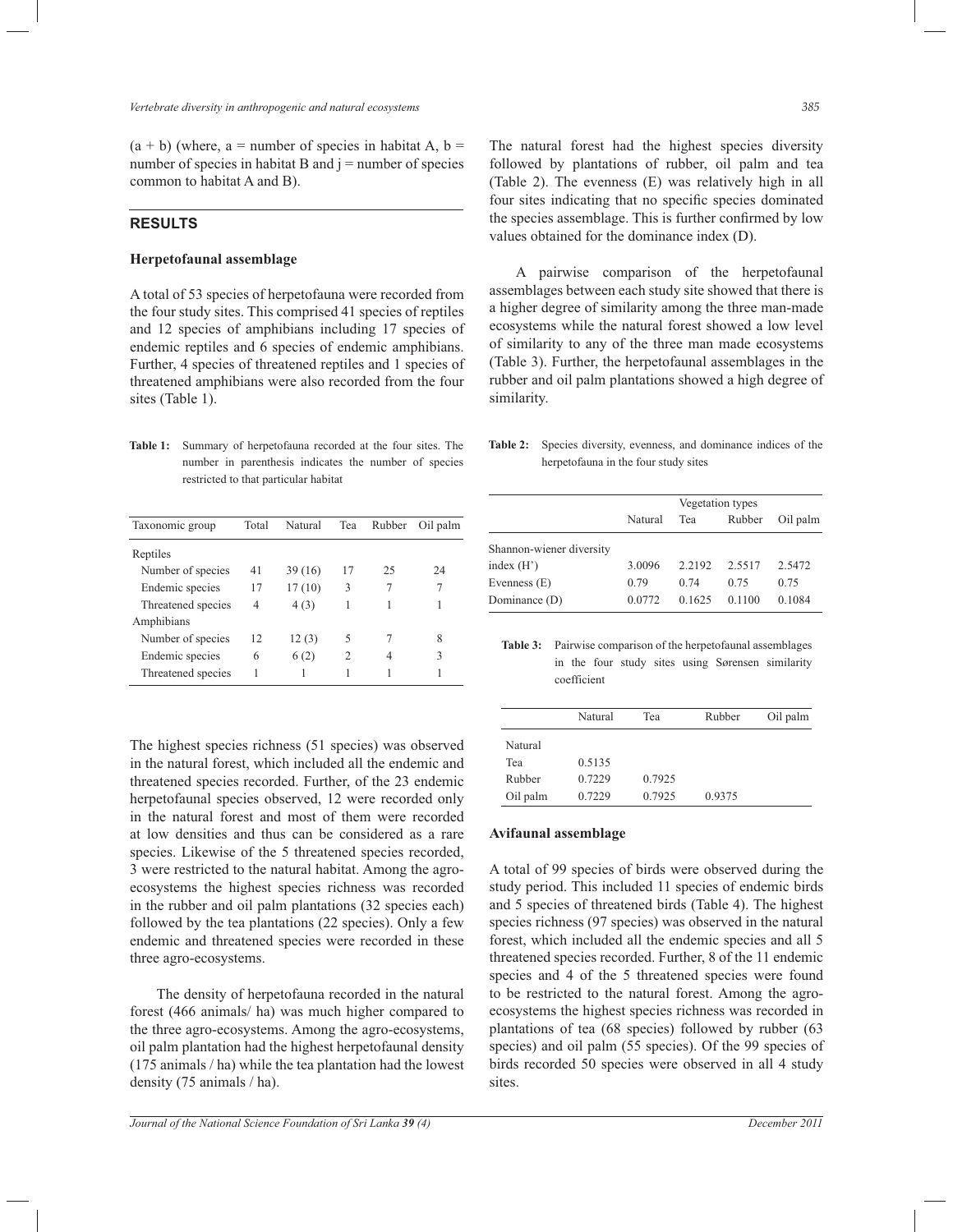The density of avifauna was found to be much higher (52 birds/ ha) in the natural forest compared to the agroecosystems. Avifaunal density in all 3 agro-ecosystems were similar with tea (21 birds/ ha) having the highest density and oil palm having the lowest density (17 birds  $/$  ha).

 As previously mentroned the natural forest had a higher species diversity followed by rubber, tea and oil palm plantations (Table 2 & 5). A pairwise comparison of the avifaunal assemblages among study sites also showed that there is a higher degree of similarity among the man-made ecosystems while the natural forest sho a low level of similarity to any of the 3 agro-ecosystems (Table 6).

**Table 4:** Summary of avifauna recorded at the four sites. The number in parenthesis indicates the number of species restricted to that particular habitat

| Category           | Total | Natural | Tea | Rubber | Oil palm |
|--------------------|-------|---------|-----|--------|----------|
| Number of species  | 99    | 97(29)  | 68  | 63     | 55       |
| Endemic species    | 10    | 11(8)   | 3   |        |          |
| Threatened species | 6     | 5(4)    |     |        | $\theta$ |

| Mammalian assemblage |
|----------------------|
|----------------------|

A total of 35 species of mammals were observed during the study period. This included 7 species of endemic mammals and 8 species of threatened mammals (Table 7). The highest species richness (30 species) was observed in the natural forest, which included all the endemic and threatened species recorded. Further, 5 out of the 7 endemic species and 7 out of the 8 threatened species were found to be restricted to the natural forest. Among the agro-ecosystems the highest species richness was  $ons (23 species) followed by$ ubber (22 species each).

Table 7: Summary of mammals recorded at the four sites. The number in parenthesis indicates the number of species restricted to that particular habitat

| Category           | Total | Natural | Tea | Rubber | Oil palm |
|--------------------|-------|---------|-----|--------|----------|
| Number of species  | 35    | 30(12)  | 23  | 22     | 22       |
| Endemic species    |       | 7(5)    |     |        |          |
| Threatened species |       | 8(7)    |     |        |          |

**Table 8:** Species diversity, evenness, and dominance indices of the mammals in the four study sites

| Natural | Tea    | Rubber | Oil palm         |
|---------|--------|--------|------------------|
|         |        |        |                  |
|         |        |        |                  |
| 1.3955  | 1.1193 | 0.8806 | 0.9158           |
| 0.72    | 0.70   | 0.64   | 0.66             |
| 0.2978  | 0.4349 | 0.5337 | 0.5249           |
|         |        |        |                  |
|         |        |        |                  |
| 1.6206  | 0.2081 | 0.3046 | 0.8037           |
| 0.90    | 0.30   | 0.44   | 0.73             |
| 0.2302  | 0.7351 | 0.8347 | 0.5433           |
|         |        |        | Vegetation types |

**Table 9:** Pair wise comparison of the mammalian assemblages in the four study sites using Sørensen similarity coefficient

**Table 5:** Species diversity, evenness, and dominance indices of the avifauna in the four study sites

|                        | Vegetation types |        |        |          |  |  |
|------------------------|------------------|--------|--------|----------|--|--|
|                        | Natural          | Tea    | Rubber | Oil palm |  |  |
| Shannon-wiener         |                  |        |        |          |  |  |
| diversity index $(H')$ | 3.9272           | 3.4246 | 3.4777 | 3.3130   |  |  |
| Evenness $(E)$         | 0.90             | 0.84   | 0.85   | 0.83     |  |  |
| Dominance (D)          | 0.0261           | 0.0479 | 0.0474 | 0.0529   |  |  |

**Table 6:** Pairwise comparison of the avifaunal assemblages in the four study sites using Sørensen similarity coefficient

|          | Natural | Tea    | Rubber | Oil palm |
|----------|---------|--------|--------|----------|
| Natural  |         |        |        |          |
| Tea      | 0.8000  |        |        |          |
| Rubber   | 0.7625  | 0.9466 |        |          |
| Oil palm | 0.6887  | 0.8871 | 0.9076 |          |

*December 2011 Journal of the National Science Foundation of Sri Lanka 39 (4)*

Natural Tea Rubber Oil palm

| 1e 3. | recorded in the tea plantation |
|-------|--------------------------------|
| wed   | plantations of oil palm and ru |
| ems   |                                |
|       |                                |

Natural

Tea 0.7737

Rubber 0.6792 0.9778

Oil Palm 0.6538 0.9545 0.9767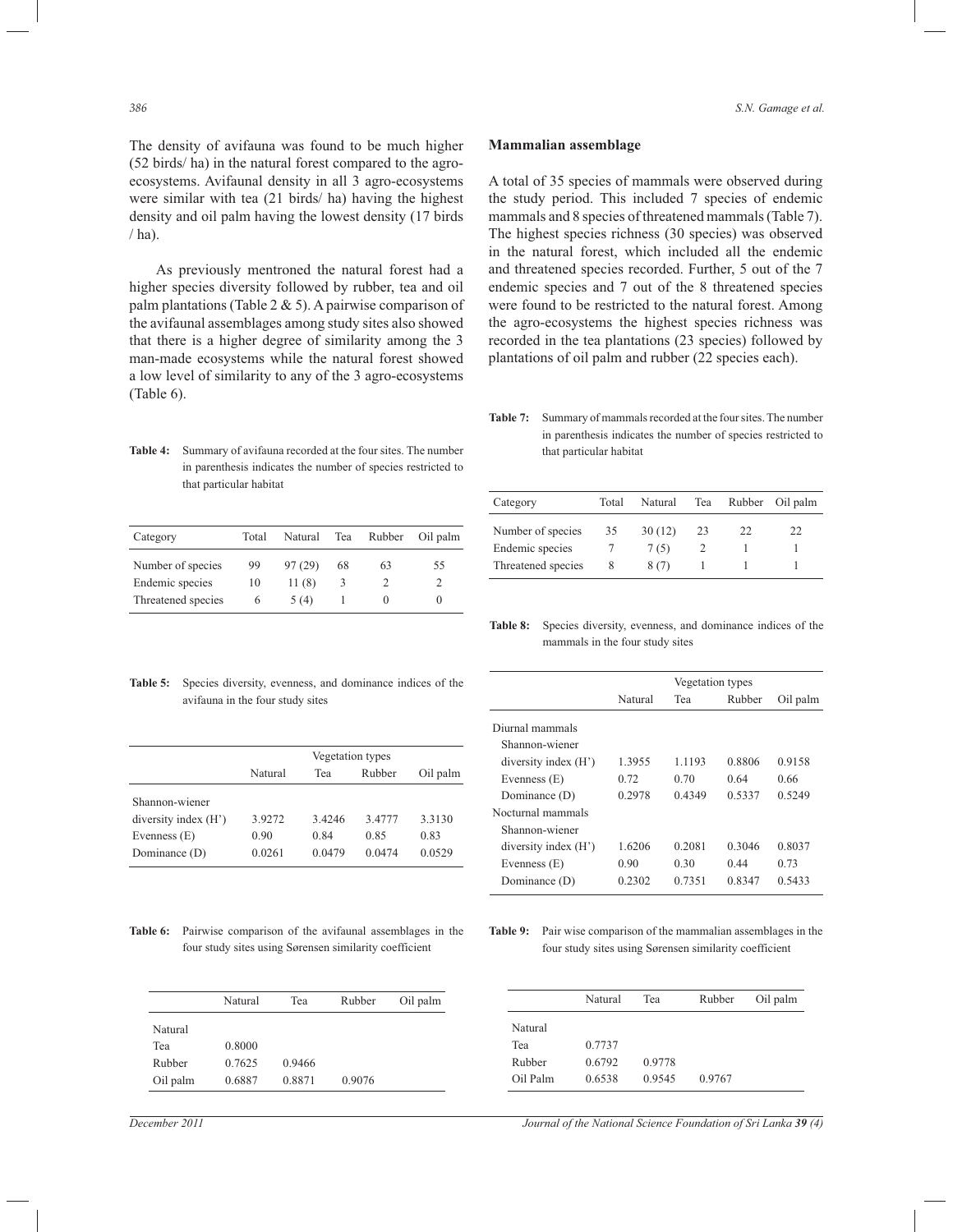The diversity, dominance, and evenness were calculated separately for the nocturnal and diurnal mammals as the sampling effort and sampling method varied for these two conditions. During daytime more mammals were observed in the natural vegetation than in the plantations. Among the plantations, the oil palm plantation had the highest observed number of animals during the study period.

 The natural forest had a higher species diversity followed by tea, oil palm and rubber for diurnal mammals while among the nocturnal mammals the highest diversity in agro-ecosystems was observed in the oil palm followed by rubber and tea (Table 8). The evenness (E) was relatively low especially for agro-ecosystems indicating that species assemblages were dominated by a few species. This is further confirmed by high values obtained for D. The individual density data shows that species assemblage is dominated by 3 species, namely, *Funambulus palmarum* (Palm squirrel), *Herpestes brachyurus* (Brown mongoose) and *Semnopithecus vetulus* (Purple faced leaf monkey).

 A pairwise comparison of the mammalian assemblages between each study site showed that there is a higher degree of similarity among the 3 agroecosystems while the natural forest showed a low level of similarity to any of the 3 agro-ecosystems (Table 9).

 The highest density of mammals was recorded in the natural forest compared to the agro-ecosystems. In the natural forest *Macaca sinica* (0.878 animals/ ha) and *Trachypithecus vetulus* (0.766 animals/ ha) were the most abundant species of mammals.

#### **Overall assemblage of vertebrate fauna**

In the course of this study 187 species of vertebrates

belonging to 58 families were observed. The natural forest had the highest vertebrate richness (178 species) compared to the man-made plantations where rubber had the highest richness (117 species) followed by the tea (113 species) and oil palm (109 species). Furthermore, the natural forest supported a high number of endemic species (41). In the man-made vegetation rubber plantations had the highest number of endemic species (14) followed by oil palm (13 species) and tea (10 species). The highest diversity was recorded in the natural forest (4.3774) while in the man-made habitats oil palm had the highest diversity value (3.9324) followed by rubber (3.9274) and tea (3.7921). E was relatively high in all 4 sites indicating that no specific species dominated the species assemblage. This is further confirmed by low values obtained for D.

#### **DISCUSSION**

The results of this study indicate that the natural ecosystem had the highest species richness, diversity, density and endemicity for all three faunal groups studied, compared to the plantations. When considering the herpetofauna, the species assemblage in the agroecosystems was dominated by a few species while rare species were absent or represented by few individuals. Heinen (1992), reports that both evenness and richness of herpetofauna decline with disturbance and generally a few species dominate the species assemblage in such disturbed ecosystems. Results of this study are consistent with this observation. Species assemblage found in the natural forest is dominated by threatened, rare and endemic species indicating the significance of natural habitats for species survival. Common species such as *Calotes calotes*, *C. versicolor*, and *Bufo melanostictus* were recorded in all four study sites. However, their density was higher in agro-ecosystems compared to the natural forest. Therefore, the species assemblage in

**Table 10:** A summary of species richness, diversity, evenness, dominance, endemism and conservation status of the total vertebrate assemblage in the four study sites

|                                      | Vegetation types |        |        |          |
|--------------------------------------|------------------|--------|--------|----------|
|                                      | Natural          | Tea    | Rubber | Oil palm |
| Richness (no. of species)            | 178              | 113    | 117    | 109      |
| Number of endemic species            | 41(25)           | 10     | 14     | 13       |
| No. of nationally threatened species | 18(14)           | 4      | 3      | 3        |
| Shannon-wiener diversity index (H')  | 4.3774           | 3.7921 | 3.9274 | 3.9324   |
| Evenness (E)                         | 0.8439           | 0.8068 | 0.8175 | 0.8399   |
| Dominance (D)                        | 0.0014           | 0.0349 | 0.0302 | 0.0294   |

Note: The number in parenthesis indicates the number of species restricted to that particular habitat.

*Journal of the National Science Foundation of Sri Lanka 39 (4) December 2011*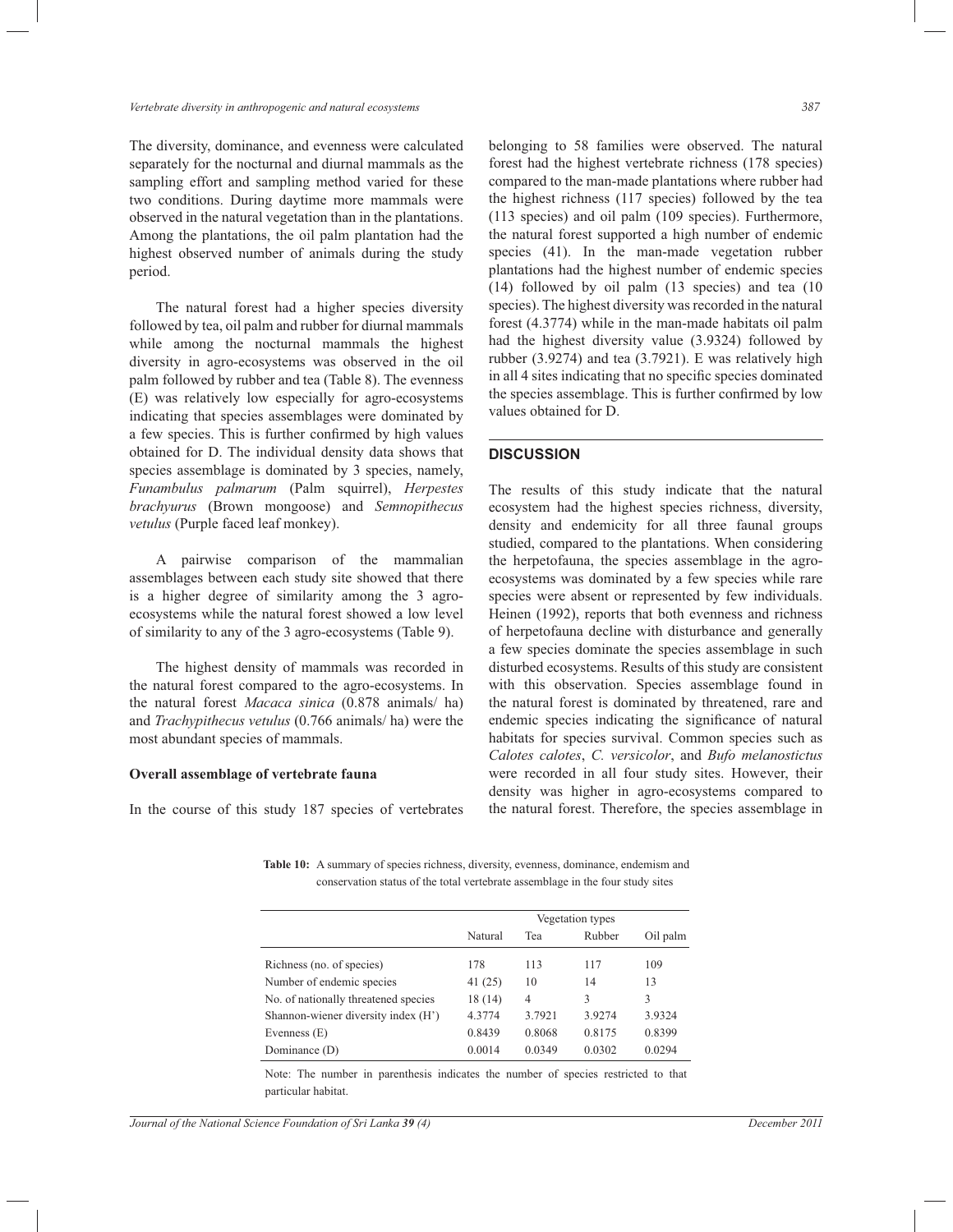man-made ecosystems, even though low in endemic, threatened and rare species, plays an important role in maintenance of common species.

 The high density of herpetofauna in the natural forest can be attributed to high microhabitat diversity and abundance of prey species such as arthropods in the natural forest compared to the agro-ecosystems. Among the three agro-ecosystems, microhabitat availability and abundance of food was found to be highest in the rubber plantation followed by oil palm and tea, and the results were consistent with this pattern. The lowest diversity and density was recorded in the tea plantation. Tea cultivated lands had high light intensity, less leaf litter depth and less canopy cover compared to other three habitats. These conditions result in high ambient temperature and low humidity, which could be the reason for low density and diversity of herpetofauna observed.

 Among the birds, few species were found to be dominating the species assemblage while most species were rare or represented by a few individuals. In the agro-ecosystems evenness and dominance indices indicate that this phenomenon is much more pronounced in the oil palm plantations, compared to the rubber and tea plantations. This pattern is exactly the reverse of what was observed for herpetofauna. This can be attributed to the fact that substrate availability and canopy structure is least diverse in the oil palm compared to the rubber and tea plantations. As different species of birds use different niches, the tea plantation that supported a wide variety of niches than the other two agro-ecosystems supported a high diversity and density of birds.

 Of the bird species recorded in this study 29 species (30%) were found only in the natural forest. Furthermore, eight endemic species, most of them recorded only on a few occasions were also restricted to the natural forest. Endemism in agro-ecosystems is low compared to the natural forest. Observations on nesting also indicate that endemic birds prefer natural forest as nesting sites. These results illustrate the potential importance of natural vegetation as a refuge for rare endemic bird species. However, the man-made ecosystems support a large number of bird species and therefore serve as valuable bird habitats.

 The Dollar bird (*Eurystomus orientalis*), a threatened species was recorded in the natural forest and tea plantations during this study. This is the first time that this species has been recorded in this area. According to the habitat description of the Dollar bird it prefers dense forest and rarely visits open areas. The bird observed in the tea plantation might have come from the natural

forest as the tea plantation is located close to a natural forest (1.5 km).

 Physiognomy of the vegetation is an important determinant of distributions and densities of mammals (Karunaratne & Wickramanayake, 1990). The highest species richness, diversity and abundance of mammals was observed in the natural forest. This could be attributed to the high structural and habitat complexity of low land rainforests compared to the three agro-ecosystems. This pattern could also be seen among the three agroecosystems where the tea plantation, which had the highest structural and habitat complexity, also had the highest species richness. However, the oil palm plantation had the highest mammalian abundance compared to the other three plantations. This could be attributed to the presence of high numbers of *Funambulus palmarum* in the oil palm plantation during daytime and *Viverricula indica* at night, due to abundance of food for these two species. *V*. *indica* mainly feeds on rodents, especially *Rattus rattus kandianus*, which is a pest species found in oil palm plantations. Therefore, *V*. *indica* acts as a biological pest controlling agent in oil palm plantations.

 The findings of this study clearly highlight the importance of natural vegetation for preservation of indigenous and endemic faunal assemblages. However, this study also proves the value of man-made ecosystems as habitats for large number of species. Therefore, for effective biodiversity conservation, one should focus not only on conservation of natural habitats but should also promote such agricultural and forestry practices that are favourable for biodiversity conservation as these can be used as important links between isolated forest patches. If properly managed these faunal assemblages in man-made ecosystems will contribute to enhanced productivity while helping biodiversity conservation.

#### **Acknowledgement**

The authors acknowledge Thilak and Kapila for the assistance provided in the field and the Department of Forest Conservation for granting permission to conduct this study. The National Science Foundation is also acknowledged for providing financial support for this project (Grant no. NSF/RSP/UOR/A/02/2001).

## **REFERENCES**

1. Bambaradeniya C.N.B., Edirisingha J.P., De Silva D.N., Gunathileke C.V.S., Ranawana K.B. & Wijekoon S. (2004). Biodiversity associated with an irrigated rice agroecosystem in Sri Lanka. *Biodiversity and Conservation* **13**: 1715–1753